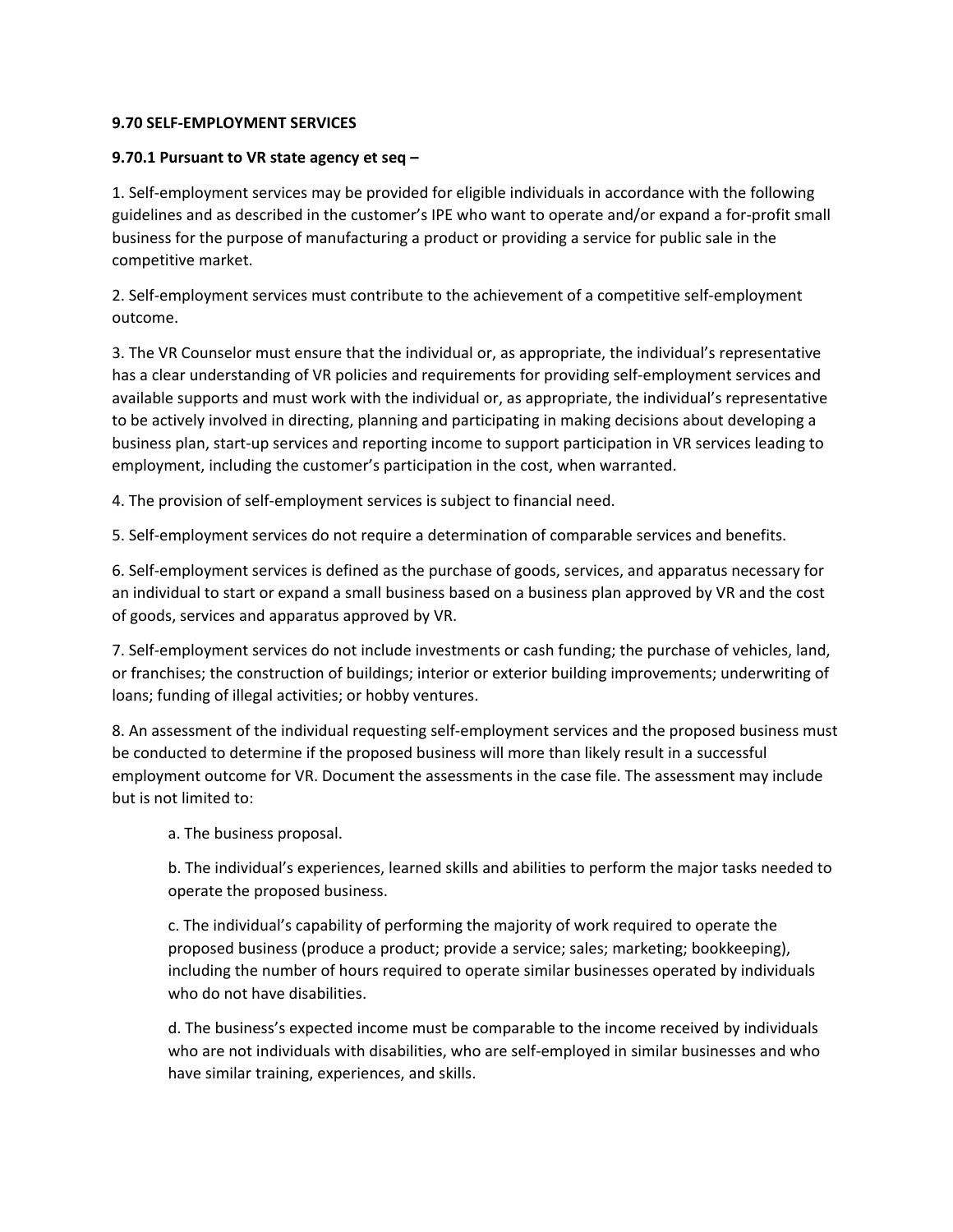9. If VR determines through appropriate assessments that an individual does not have the aptitudes, abilities and capabilities necessary for the operation of the business or to be self-employed or that the proposed business does not meet the requirements for competitive integrated employment for selfemployment and will more than likely not result in a successful employment outcome, VR will meet with the individual to discuss either how skill and business plan deficiencies may be addressed or, if deficiencies cannot be addressed, conduct an appropriate assessment to develop a more appropriate employment objective that will lead to competitive integrated employment consistent with the individual's strengths, resources, priorities, concerns, abilities, capabilities, interests, and informed choice.

10. If VR determines through appropriate assessments that an individual has skill deficiencies to operate the business or to be self-employed but has the aptitudes, abilities and capabilities to acquire the necessary skills, the individual must successfully complete the appropriate training necessary to address the skill deficiencies, under an appropriate IPE and in accordance with VR policies and requirements, prior to developing an IPE for self-employment services. Refer to 9.61 Post-secondary Training Services and see 9.71.2 Procedures, References for Self-employment Assistance, Training and Opportunities.

11. If VR determines through appropriate assessments that an individual has the aptitudes, abilities and capabilities necessary to operate the business and to be self-employed, and that the proposed business will more than likely meet the requirements for competitive integrated employment for selfemployment and result in a successful employment outcome, VR will meet with the individual to discuss the provision of and requirements for self-employment services. The individual must present VR with a completed business plan as soon as possible following the meeting.

12. An individual approved to develop a business plan must sign the Self-employment IPE Attachment that explains VR policy for self-employment services and the individual's responsibilities for operation of the business.

13. A business plan must adequately explain:

- a. The viability of the business;
- b. How the individual will personally operate the business;
- c. The specific operations of the business;
- d. A marketing plan that may include various marketing strategies;

e. A means for keeping track of and documenting inventory, sales, and receipts (standard bookkeeping practices);

f. An itemized list of proposed goods, services, and apparatus necessary to start or expand a business with the lowest possible cost for each item; and

g. A proposed cash flow that shows the business's expected gross annual income that meets the income as determined in 8d.

14. The individual must seek assistance from a Small Business Development Center; the Service Corps of Retired Executives; Chamber of Commerce; similar business owner; or other recognized community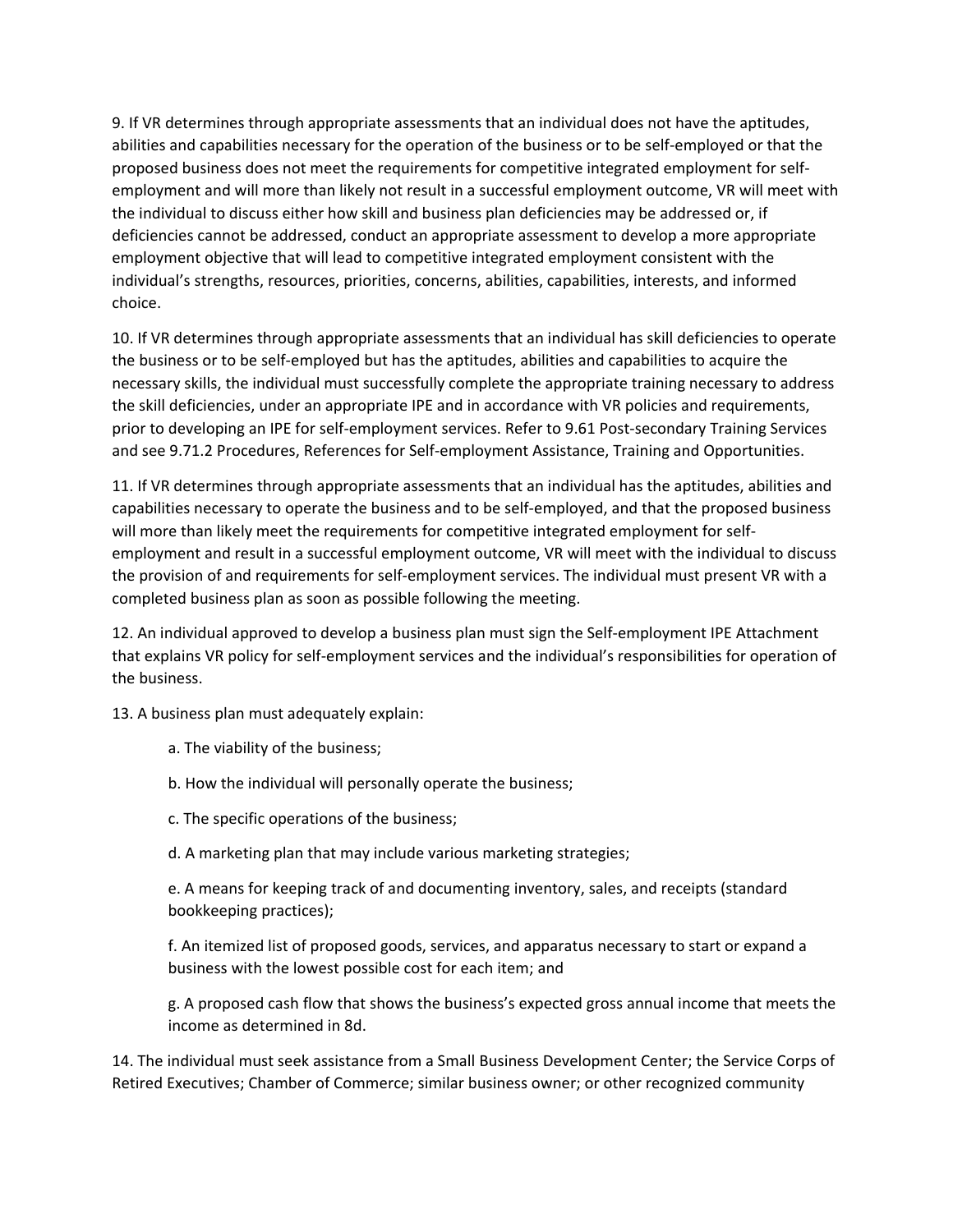resources or business council to research and develop a business plan. See References for Selfemployment Assistance.

15. A business plan review team consisting of VR/DHS staff or area professionals as determined appropriate based on the type and complexity of the business will review the business plan and make a recommendation for approval and for developing an IPE for self-employment. See "Business Plan Review Process".

16. If the provision of self-employment services or the individual's business plan is not approved, notify the individual using a "Customer Notification Letter". In the letter explain the reason self-employment services cannot be approved or the business plan's deficiencies as identified by the review team. For business plan deficiencies, inform the individual that he or she may make changes to the business plan based on identified deficiencies and re-submit the plan for approval once. If the re-submitted business plan is not approved other types of businesses consistent with the individual's strengths, resources, priorities, concerns, abilities, capabilities, interests, and informed choice may be considered or VR may determine a more appropriate employment objective other than self-employment. Other business proposals must be assessed in accordance with VR policy.

17. After the individual's business plan is approved, changes cannot be made unless approved by the VR Regional Supervisor. See 9.71.3 Procedures.

18. Approved goods may include inventory and supplies. Approved services may include licensing, bookkeeping, marketing, and business consulting services. Approved apparatus may include electronic and non-powered or powered tools.

19. Costs paid by VR to purchase goods, services, and apparatus to start or expand a small business are based on the specific needs of the business as documented in an approved business plan and cannot exceed \$10,000 unless approved by the VR Director.

20. VR will not purchase goods, services, or apparatus different in type, specification, quantity or use from what is approved by VR in the business plan.

21. All goods, services and apparatus approved and purchased by VR must be included in the customer's IPE prior to authorizing for services. The individual must coordinate with VR for the purchase and delivery of all goods, services, and apparatus. See 9.71.3 Procedures, "Approved Goods, Services and Apparatus" and "IPE for Self-employment Services".

22. Within five (5) business days following the receipt of goods, services or apparatus, the individual must provide VR with receipts from the purchases and a VR Equipment Receipt must be completed.

23. Prior to purchasing goods, services and apparatus, a determination must be made by VR as to the availability of comparable services and benefits and the extent to which the comparable services or benefits may be utilized to provide or pay for the goods, services and apparatus. Comparable services and benefits may include SSA PASS plan, Veteran's benefits, Small Business Administration grants, or similar services and benefits.

24. A business may be located in the individual's home, in rented space or may be mobile.